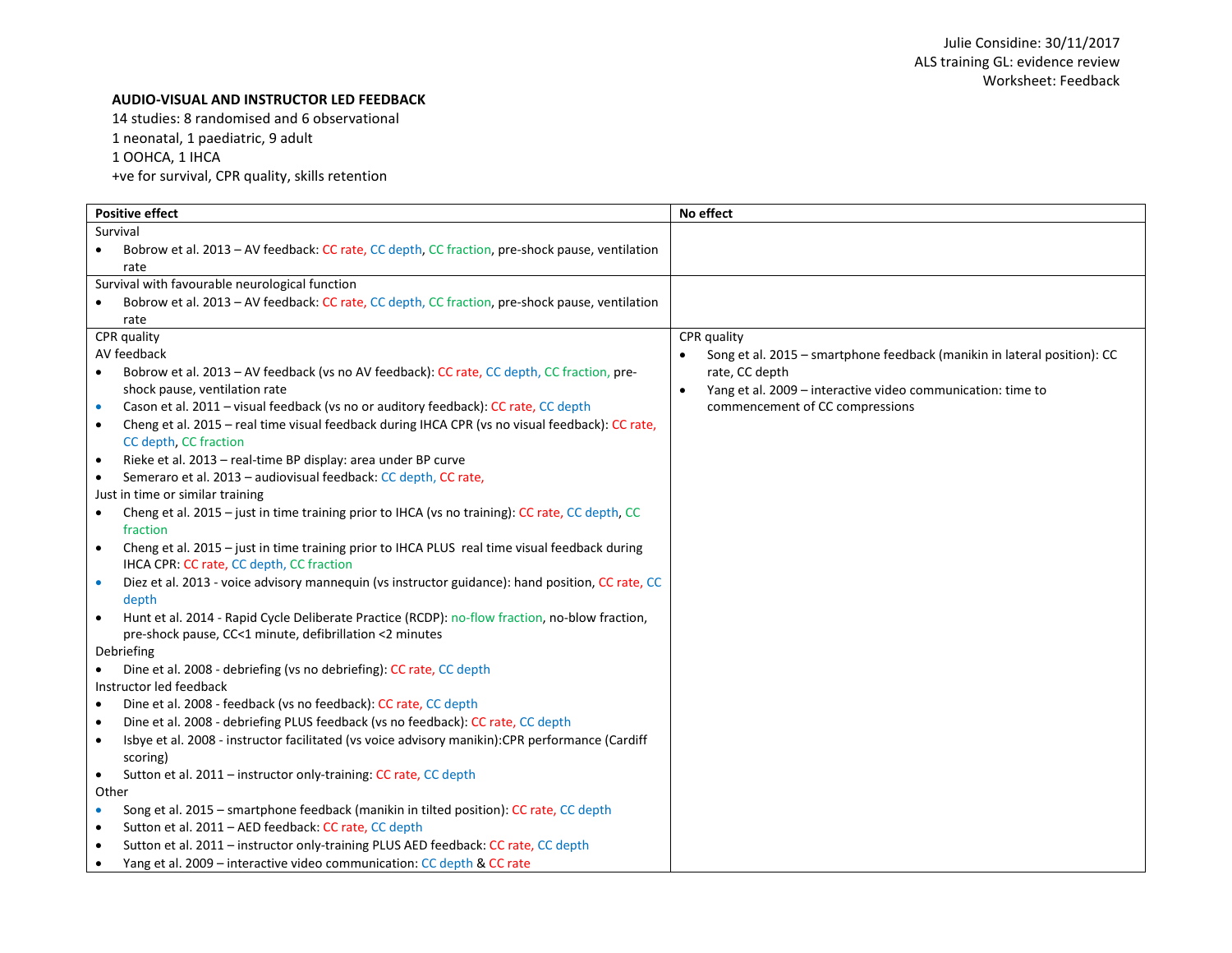| <b>Positive effect</b>                                                                               | No effect                                                                     |
|------------------------------------------------------------------------------------------------------|-------------------------------------------------------------------------------|
| Skills retention                                                                                     |                                                                               |
| Isbye et al. 2008 - instructor facilitated (vs voice advisory manikin): BVM skills retention after 3 |                                                                               |
| months                                                                                               |                                                                               |
| Skills acquisition                                                                                   | Skills acquisition                                                            |
|                                                                                                      | Min et al. 2016 – initial CPR skills: CC depth, % ventilations of appropriate |
|                                                                                                      | volume                                                                        |
| Mask ventilation                                                                                     |                                                                               |
| Binder et al. 2014 - technical feedback (vs auditory feedback): mask ventilation                     |                                                                               |
| Binder et al. 2014 - verbal feedback (vs auditory feedback): mask ventilation                        |                                                                               |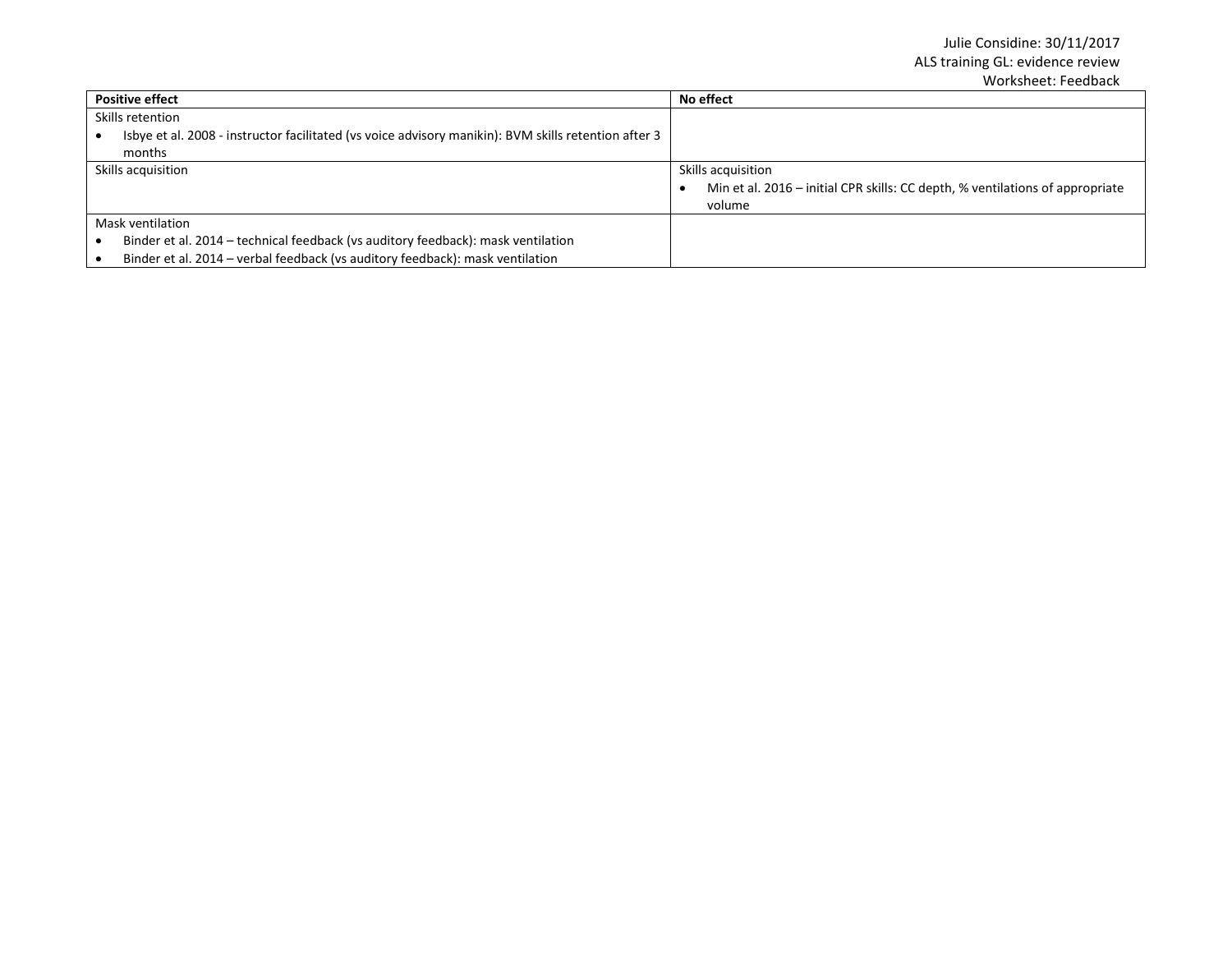| <b>Study</b>                                                                                                                                                                                                                                                                                                                                                                                                                                                                                                                                                                                                                                                                                                                                                                                                                                                                                                                                                                                                                                                                                                                                                                                                                                                                                                                                                                                                                                                                                                                                                                                                                                                                                                                                                                                                                                                                                                                                                                                                                                                                                                                            | <b>Study features</b>                                                                            | Type of feedback                                                                  | <b>Outcomes</b>  | <b>Major finding</b>                                                                                          |
|-----------------------------------------------------------------------------------------------------------------------------------------------------------------------------------------------------------------------------------------------------------------------------------------------------------------------------------------------------------------------------------------------------------------------------------------------------------------------------------------------------------------------------------------------------------------------------------------------------------------------------------------------------------------------------------------------------------------------------------------------------------------------------------------------------------------------------------------------------------------------------------------------------------------------------------------------------------------------------------------------------------------------------------------------------------------------------------------------------------------------------------------------------------------------------------------------------------------------------------------------------------------------------------------------------------------------------------------------------------------------------------------------------------------------------------------------------------------------------------------------------------------------------------------------------------------------------------------------------------------------------------------------------------------------------------------------------------------------------------------------------------------------------------------------------------------------------------------------------------------------------------------------------------------------------------------------------------------------------------------------------------------------------------------------------------------------------------------------------------------------------------------|--------------------------------------------------------------------------------------------------|-----------------------------------------------------------------------------------|------------------|---------------------------------------------------------------------------------------------------------------|
| <b>Feedback</b>                                                                                                                                                                                                                                                                                                                                                                                                                                                                                                                                                                                                                                                                                                                                                                                                                                                                                                                                                                                                                                                                                                                                                                                                                                                                                                                                                                                                                                                                                                                                                                                                                                                                                                                                                                                                                                                                                                                                                                                                                                                                                                                         |                                                                                                  |                                                                                   |                  |                                                                                                               |
| Binder, C., G. M. Schmolzer, M. O'Reilly, B. Schwaberger, B. Urlesberger and G. Pichler<br>1.<br>(2014). "Human or monitor feedback to improve mask ventilation during simulated<br>neonatal cardiopulmonary resuscitation." Archives of Disease in Childhood Fetal &<br>Neonatal Edition 99(2): F120-123.<br>OBJECTIVE: To investigate if external chest compressions (ECC) increase mask leak,<br>and if human or technical feedback improves mask ventilation during simulated<br>neonatal cardiopulmonary resuscitation (CPR).<br>STUDY DESIGN: In this observational study, 32 participants delivered positive pressure<br>ventilation (PPV) to a modified, leak-free manikin via facemask. Mask leak, tidal<br>volume (VT), positive end expiratory pressure (PEEP) and respiratory rate (RR) were<br>measured with a respiratory function monitor (RFM). Participants had to perform four<br>studies. In the first study, participants performed PPV alone as baseline. Thereafter,<br>three studies were performed in random order. In the PPV+ECC+manometer group,<br>participants had to observe the manometer while the RFM was covered; in the<br>PPV+ECC+RFM group, the RFM was used while the manometer was covered; and in<br>the PPV+ECC+verbal feedback group, the RFM and manometer were covered while a<br>team leader viewed the RFM and provided verbal feedback to the participants.<br>RESULTS: Median (IQR) mask leak of all studies was 15% (5-47%). Comparing the<br>studies, PPV+ECC+RFM and PPV+ECC+verbal feedback had significantly less mask leak<br>than PPV+ECC+manometer. Mean (SD) VT of all studies was 9.5+/-3.5 mL. Comparing<br>all studies, PPV+ECC+RFM had a significantly higher VT than PPV and<br>PPV+ECC+manometer. As well, PPV+ECC+verbal feedback had a significantly higher VT<br>than PPV. PEEP and RR were within our target, mean (SD) PEEP was 6+/-2 cmH2O and<br>RR was 36+/-13/min.<br>CONCLUSIONS: During simulated neonatal CPR, ECCs did not influence mask leak, and<br>a RFM and verbal feedback were helpful methods to reduce mask leak and increase<br>VT significantly. | • Observational<br>• Neonatal<br>• Manikin study<br>• Participants<br>characteristics<br>unknown | • Manometer<br>$\bullet$ Respiratory<br>function monitor<br>(RFM)<br>• Instructor | Mask ventilation | $+ve$<br>Technical (RFM) and<br>verbal feedback<br>$\bullet \downarrow$ mask leak<br>$\bullet$ 1 tidal volume |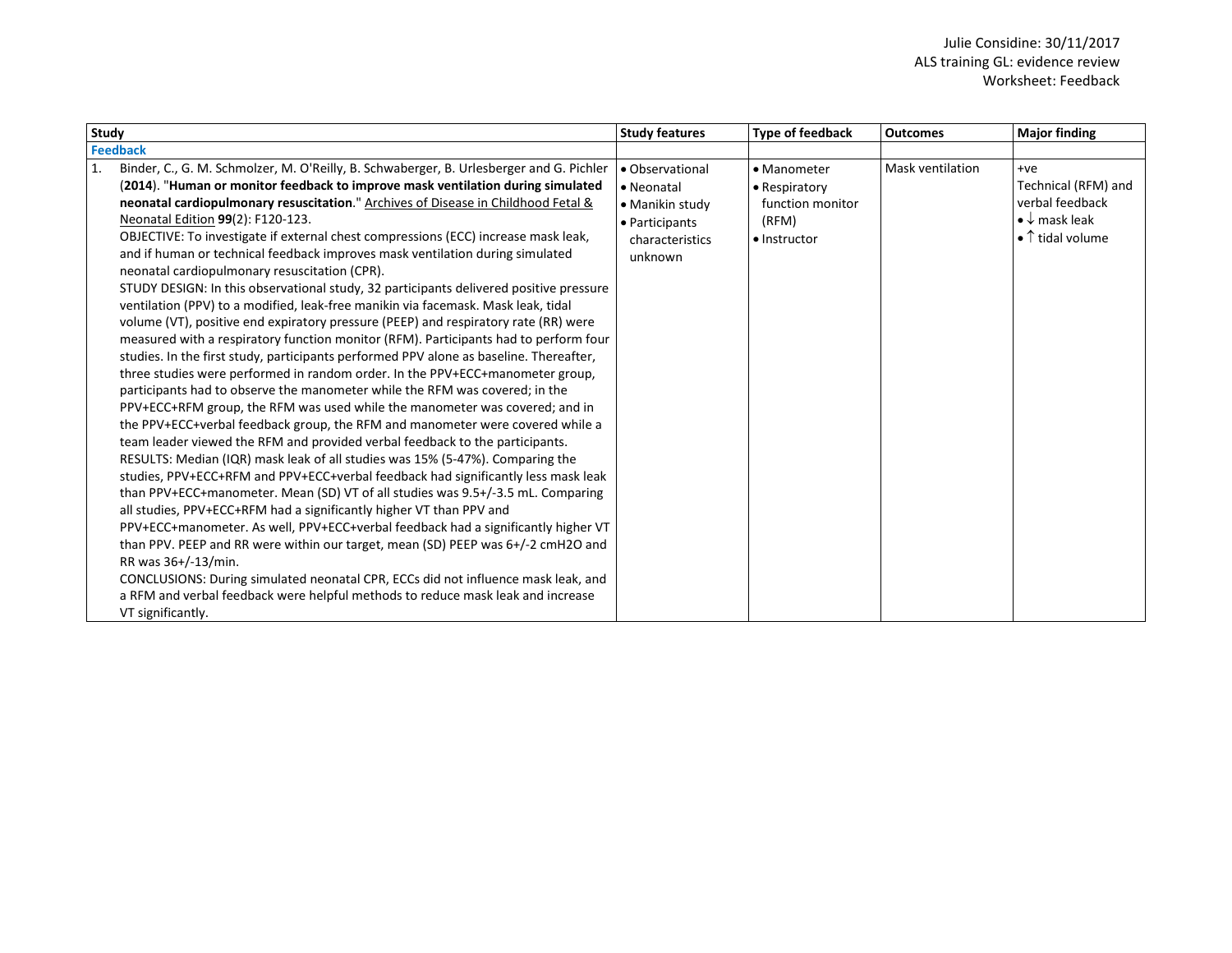| Worksheet: Feedback                                                                                                                                                                                                                                                                                                                                                                                                                                                                                                                                                                                                                                                                                                                                                                                                                                                                                                                                                                                                                                                                                                                                                                                                                                                                                                                                                                                                                                                                                                                                                                                                                                                                                                                                                                                                                                                                                                                                                                                                                                                                                                                                                                                                                                                                                                                                                                                                                                                                                                                                                                                                                                                                                                                                                                                                                                                                                                                                                                                                                                                                                                                                                |                                                                                                                                                 |                                                                         |                                                                        |                                                                                                           |  |
|--------------------------------------------------------------------------------------------------------------------------------------------------------------------------------------------------------------------------------------------------------------------------------------------------------------------------------------------------------------------------------------------------------------------------------------------------------------------------------------------------------------------------------------------------------------------------------------------------------------------------------------------------------------------------------------------------------------------------------------------------------------------------------------------------------------------------------------------------------------------------------------------------------------------------------------------------------------------------------------------------------------------------------------------------------------------------------------------------------------------------------------------------------------------------------------------------------------------------------------------------------------------------------------------------------------------------------------------------------------------------------------------------------------------------------------------------------------------------------------------------------------------------------------------------------------------------------------------------------------------------------------------------------------------------------------------------------------------------------------------------------------------------------------------------------------------------------------------------------------------------------------------------------------------------------------------------------------------------------------------------------------------------------------------------------------------------------------------------------------------------------------------------------------------------------------------------------------------------------------------------------------------------------------------------------------------------------------------------------------------------------------------------------------------------------------------------------------------------------------------------------------------------------------------------------------------------------------------------------------------------------------------------------------------------------------------------------------------------------------------------------------------------------------------------------------------------------------------------------------------------------------------------------------------------------------------------------------------------------------------------------------------------------------------------------------------------------------------------------------------------------------------------------------------|-------------------------------------------------------------------------------------------------------------------------------------------------|-------------------------------------------------------------------------|------------------------------------------------------------------------|-----------------------------------------------------------------------------------------------------------|--|
| <b>Study</b>                                                                                                                                                                                                                                                                                                                                                                                                                                                                                                                                                                                                                                                                                                                                                                                                                                                                                                                                                                                                                                                                                                                                                                                                                                                                                                                                                                                                                                                                                                                                                                                                                                                                                                                                                                                                                                                                                                                                                                                                                                                                                                                                                                                                                                                                                                                                                                                                                                                                                                                                                                                                                                                                                                                                                                                                                                                                                                                                                                                                                                                                                                                                                       | <b>Study features</b>                                                                                                                           | <b>Type of feedback</b>                                                 | <b>Outcomes</b>                                                        | <b>Major finding</b>                                                                                      |  |
| <b>Feedback</b>                                                                                                                                                                                                                                                                                                                                                                                                                                                                                                                                                                                                                                                                                                                                                                                                                                                                                                                                                                                                                                                                                                                                                                                                                                                                                                                                                                                                                                                                                                                                                                                                                                                                                                                                                                                                                                                                                                                                                                                                                                                                                                                                                                                                                                                                                                                                                                                                                                                                                                                                                                                                                                                                                                                                                                                                                                                                                                                                                                                                                                                                                                                                                    |                                                                                                                                                 |                                                                         |                                                                        |                                                                                                           |  |
| 2.<br>Bobrow, B. J., T. F. Vadeboncoeur, U. Stolz, A. E. Silver, J. M. Tobin, S. A. Crawford, T.<br>K. Mason, J. Schirmer, G. A. Smith and D. W. Spaite (2013). "The influence of scenario-<br>based training and real-time audiovisual feedback on out-of-hospital<br>cardiopulmonary resuscitation quality and survival from out-of-hospital cardiac<br>arrest. [Erratum appears in Ann Emerg Med. 2015 Mar;65(3):344]." Annals of<br>Emergency Medicine 62(1): 47-56.e41.<br>STUDY OBJECTIVE: We assess whether an initiative to optimize out-of-hospital<br>provider cardiopulmonary resuscitation (CPR) quality is associated with improved CPR<br>quality and increased survival from out-of-hospital cardiac arrest.<br>METHODS: This was a before-after study of consecutive adult out-of-hospital cardiac<br>arrest. Data were obtained from out-of-hospital forms and defibrillators. Phase 1<br>included 18 months with real-time audiovisual feedback disabled (October 2008 to<br>March 2010). Phase 2 included 16 months (May 2010 to September 2011) after<br>scenario-based training of 373 professional rescuers and real-time audiovisual<br>feedback enabled. The effect of interventions on survival to hospital discharge was<br>assessed with multivariable logistic regression. Multiple imputation of missing data<br>was used to analyze the effect of interventions on CPR quality.<br>RESULTS: Analysis included 484 out-of-hospital cardiac arrest patients (phase 1 232;<br>phase 2 252). Median age was 68 years (interquartile range 56-79); 66.5% were men.<br>CPR quality measures improved significantly from phase 1 to phase 2: Mean chest<br>compression rate decreased from 128 to 106 chest compressions per minute<br>(difference -23 chest compressions; 95% confidence interval [CI] -26 to -19 chest<br>compressions); mean chest compression depth increased from 1.78 to 2.15 inches<br>(difference 0.38 inches; 95% CI 0.28 to 0.47 inches); median chest compression<br>fraction increased from 66.2% to 83.7% (difference 17.6%; 95% CI 15.0% to 20.1%);<br>median preshock pause decreased from 26.9 to 15.5 seconds (difference -11.4<br>seconds; 95% CI-15.7 to -7.2 seconds), and mean ventilation rate decreased from<br>11.7 to 9.5/minute (difference -2.2/minute; 95% CI -3.9 to -0.5/minute). All-rhythms<br>survival increased from phase 1 to phase 2 (20/231, 8.7% versus 35/252, 13.9%;<br>difference 5.2%; 95% CI-0.4% to 10.8%), with an adjusted odds ratio of 2.72 (95% CI<br>1.15 to 6.41), controlling for initial rhythm, witnessed arrest, age, minimally<br>interrupted cardiac resuscitation protocol compliance, and provision of therapeutic<br>hypothermia. Witnessed arrests/shockable rhythms survival was 26.3% (15/57) for<br>phase 1 and 55.6% (20/36) for phase 2 (difference 29.2%; 95% CI 9.4% to 49.1%).<br>CONCLUSION: Implementation of resuscitation training combined with real-time<br>audiovisual feedback was independently associated with improved CPR quality, an<br>increase in survival, and favorable functional outcomes after out-of-hospital cardiac<br>arrest. | • Observational<br>• Before-after study<br>$\bullet$ Pre-hospital = adult<br><b>OOHCA</b><br>• Professional<br>rescuers (?<br>paramedcis / EMS) | • Scenario-based<br>training with real-<br>time audiovisual<br>feedback | • CPR quality<br>• Survival w<br>favourable<br>neurological<br>outcome | $+ve$<br>• improved CPR<br>quality<br>• increase in survival,<br>and favourable<br>functional<br>outcomes |  |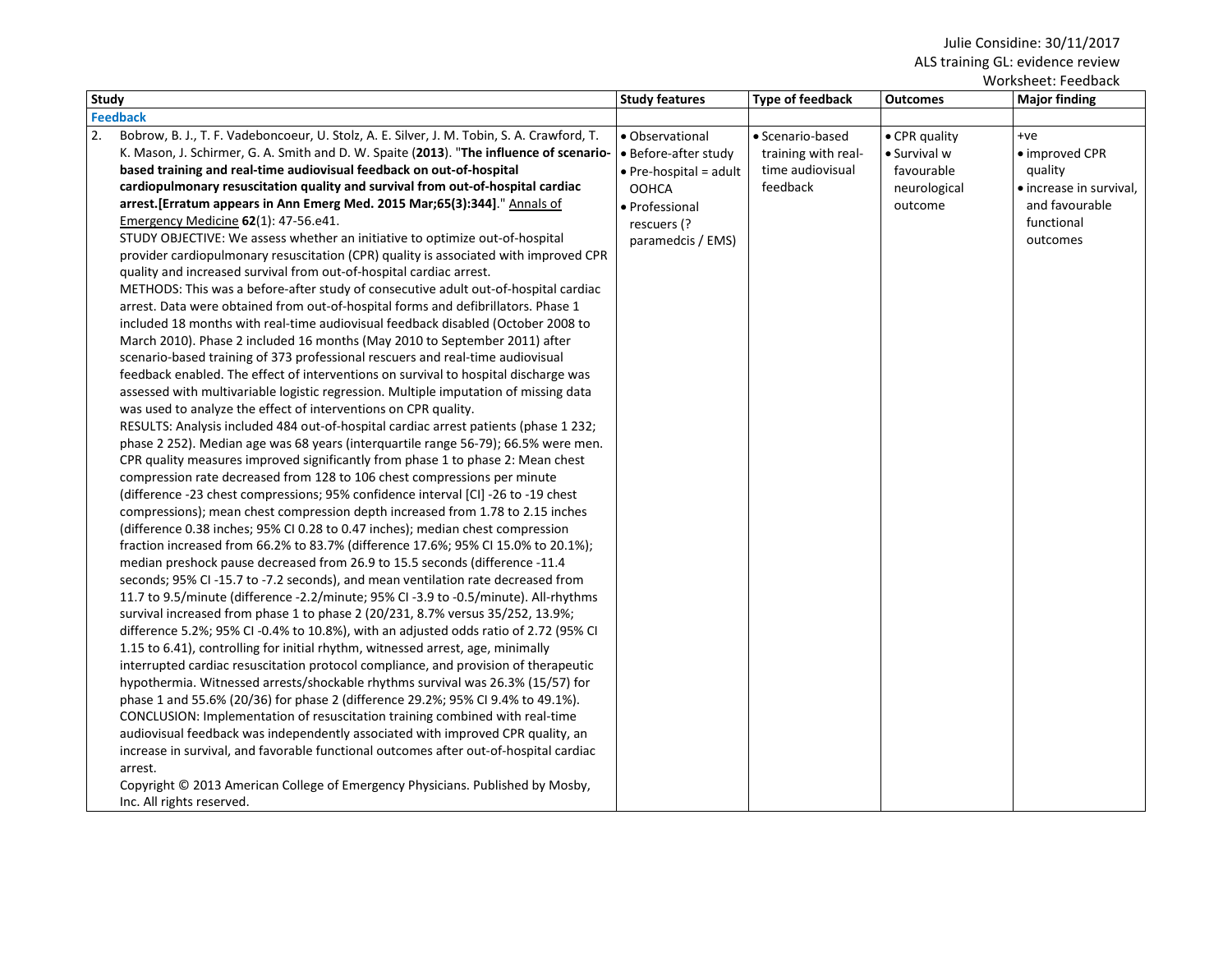|              |                                                                                           |                       |                  |                 | WUI NJIICCL. I CCUNALN |
|--------------|-------------------------------------------------------------------------------------------|-----------------------|------------------|-----------------|------------------------|
| <b>Study</b> |                                                                                           | <b>Study features</b> | Type of feedback | <b>Outcomes</b> | <b>Major finding</b>   |
|              | <b>Feedback</b>                                                                           |                       |                  |                 |                        |
| 3.           | Cason, C. L., C. Trowbridge, S. M. Baxley and M. D. Ricard (2011). "A counterbalanced     | • Observational       | $\bullet$ None   | CPR quality     | $+ve$                  |
|              | cross-over study of the effects of visual, auditory and no feedback on performance        | $\bullet$ Adult       | • Auditory only  | rescuer fatigue | visual feedback =      |
|              | measures in a simulated cardiopulmonary resuscitation." BMC Nursing 10: 15.               | • Manikin study       | • Visual only    |                 | better CPR             |
|              | BACKGROUND: Previous research has demonstrated that trained rescuers have                 | • Female volunteers   |                  |                 | performance than no    |
|              | difficulties achieving and maintaining the correct depth and rate of chest                |                       |                  |                 | or auditory feedback   |
|              | compressions during both in and out of hospital cardiopulmonary resuscitation (CPR).      |                       |                  |                 |                        |
|              | Feedback on rate and depth mitigate decline in performance quality but not                |                       |                  |                 |                        |
|              | completely with the residual performance decline attributed to rescuer fatigue. The       |                       |                  |                 |                        |
|              | purpose of this study was to examine the effects of feedback (none, auditory only and     |                       |                  |                 |                        |
|              | visual only) on the quality of CPR and rescuer fatigue.                                   |                       |                  |                 |                        |
|              | METHODS: Fifteen female volunteers performed 10 minutes of 30:2 CPR in each of            |                       |                  |                 |                        |
|              | three feedback conditions: none, auditory only, and visual only. Visual feedback was      |                       |                  |                 |                        |
|              | displayed continuously in graphic form. Auditory feedback was error correcting and        |                       |                  |                 |                        |
|              | provided by a voice assisted CPR manikin. CPR quality measures were collected using       |                       |                  |                 |                        |
|              | SkillReporter software. Blood lactate (mmol/dl) and perceived exertion served as          |                       |                  |                 |                        |
|              | indices of fatigue. One-way and two way repeated measures analyses of variance            |                       |                  |                 |                        |
|              | were used with alpha set a priori at 0.05.                                                |                       |                  |                 |                        |
|              | RESULTS: Visual feedback yielded a greater percentage of correct compressions (78.1       |                       |                  |                 |                        |
|              | $+/- 8.2\%$ ) than did auditory (65.4 +/- 7.6%) or no feedback (44.5 +/- 8.1%).           |                       |                  |                 |                        |
|              | Compression rate with auditory feedback (87.9 +/- 0.5 compressions per minute) was        |                       |                  |                 |                        |
|              | less than it was with both visual and no feedback ( $p < 0.05$ ). CPR performed with no   |                       |                  |                 |                        |
|              | feedback (39.2 +/- 0.5 mm) yielded a shallower average depth of compression and a         |                       |                  |                 |                        |
|              | lower percentage (55 +/- 8.9%) of compressions within the accepted 38-50 mm range         |                       |                  |                 |                        |
|              | than did auditory or visual feedback ( $p < 0.05$ ). The duty cycle for auditory feedback |                       |                  |                 |                        |
|              | (39.4 +/- 1.6%) was less than it was with no feedback ( $p < 0.05$ ). Auditory feedback   |                       |                  |                 |                        |
|              | produced lower lactate concentrations than did visual feedback ( $p < 0.05$ ) but there   |                       |                  |                 |                        |
|              | were no differences in perceived exertion.                                                |                       |                  |                 |                        |
|              | CONCLUSIONS: In this study feedback mitigated the negative effects of fatigue on CPR      |                       |                  |                 |                        |
|              | performance and visual feedback yielded better CPR performance than did no                |                       |                  |                 |                        |
|              | feedback or auditory feedback. The perfect confounding of sensory modality and            |                       |                  |                 |                        |
|              | periodicity of feedback (visual feedback provided continuously and auditory feedback      |                       |                  |                 |                        |
|              | provided to correct error) leaves unanswered the question of optimal form and timing      |                       |                  |                 |                        |
|              | of feedback.                                                                              |                       |                  |                 |                        |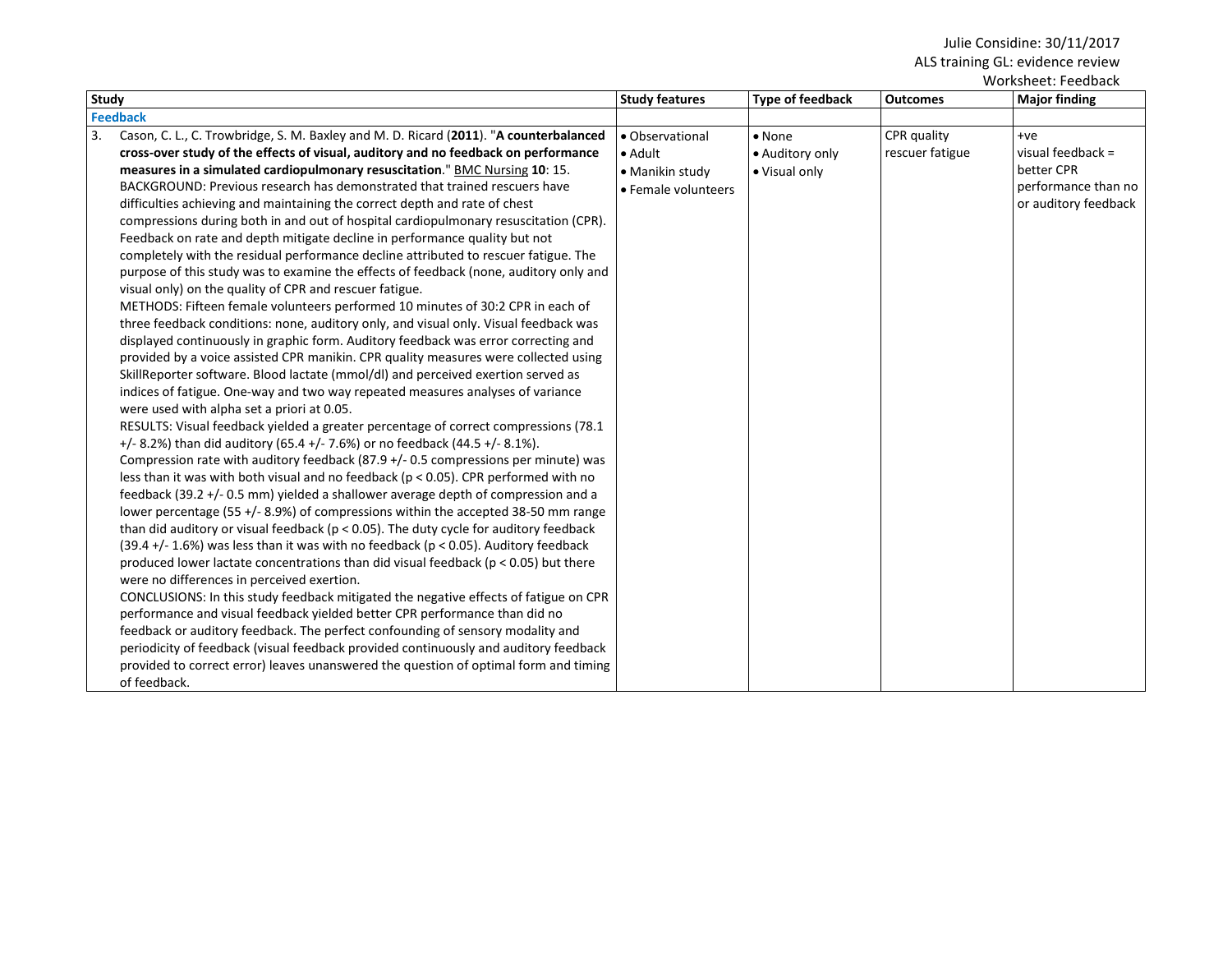| Study                                                                                                                                                                                                                                                                                                                                                                                                                                                                                                                                                                                                                                                                                                                                                                                                                                                                                                                                                                                                                                                                                                                                                                                                                                                                                                                                                                                                                                                                                                                                                                                                                                                                                                                                                                                                                                                                                                                                                                                                                                                                                                                                                                                                                                                                                                                                                                                                                                                                                                                                                                                                                                                                                                                                                                                                                                                                                                                                                                                                                                                                                                                                                                                                                                                                                                                                              | <b>Study features</b>                                                                                                       | <b>Type of feedback</b>                                                                                                                                   | <b>Outcomes</b>                             | WUI NSIIEEL. FEEUDALN<br><b>Major finding</b>                                                                                |
|----------------------------------------------------------------------------------------------------------------------------------------------------------------------------------------------------------------------------------------------------------------------------------------------------------------------------------------------------------------------------------------------------------------------------------------------------------------------------------------------------------------------------------------------------------------------------------------------------------------------------------------------------------------------------------------------------------------------------------------------------------------------------------------------------------------------------------------------------------------------------------------------------------------------------------------------------------------------------------------------------------------------------------------------------------------------------------------------------------------------------------------------------------------------------------------------------------------------------------------------------------------------------------------------------------------------------------------------------------------------------------------------------------------------------------------------------------------------------------------------------------------------------------------------------------------------------------------------------------------------------------------------------------------------------------------------------------------------------------------------------------------------------------------------------------------------------------------------------------------------------------------------------------------------------------------------------------------------------------------------------------------------------------------------------------------------------------------------------------------------------------------------------------------------------------------------------------------------------------------------------------------------------------------------------------------------------------------------------------------------------------------------------------------------------------------------------------------------------------------------------------------------------------------------------------------------------------------------------------------------------------------------------------------------------------------------------------------------------------------------------------------------------------------------------------------------------------------------------------------------------------------------------------------------------------------------------------------------------------------------------------------------------------------------------------------------------------------------------------------------------------------------------------------------------------------------------------------------------------------------------------------------------------------------------------------------------------------------------|-----------------------------------------------------------------------------------------------------------------------------|-----------------------------------------------------------------------------------------------------------------------------------------------------------|---------------------------------------------|------------------------------------------------------------------------------------------------------------------------------|
|                                                                                                                                                                                                                                                                                                                                                                                                                                                                                                                                                                                                                                                                                                                                                                                                                                                                                                                                                                                                                                                                                                                                                                                                                                                                                                                                                                                                                                                                                                                                                                                                                                                                                                                                                                                                                                                                                                                                                                                                                                                                                                                                                                                                                                                                                                                                                                                                                                                                                                                                                                                                                                                                                                                                                                                                                                                                                                                                                                                                                                                                                                                                                                                                                                                                                                                                                    |                                                                                                                             |                                                                                                                                                           |                                             |                                                                                                                              |
| <b>Feedback</b><br>Cheng, A., L. L. Brown, J. P. Duff, J. Davidson, F. Overly, N. M. Tofil, D. T. Peterson, M.<br>4.<br>L. White, F. Bhanji, I. Bank, R. Gottesman, M. Adler, J. Zhong, V. Grant, D. J. Grant, S.<br>N. Sudikoff, K. Marohn, A. Charnovich, E. A. Hunt, D. O. Kessler, H. Wong, N.<br>Robertson, Y. Lin, Q. Doan, J. M. Duval-Arnould, V. M. Nadkarni, R. International<br>Network for Simulation-Based Pediatric Innovation and C. P. R. I. Education (2015).<br>"Improving cardiopulmonary resuscitation with a CPR feedback device and refresher<br>simulations (CPR CARES Study): a Randomised clinical trial." JAMA Pediatrics 169(2):<br>137-144.<br>IMPORTANCE: The quality of cardiopulmonary resuscitation (CPR) affects<br>hemodynamics, survival, and neurological outcomes following pediatric<br>cardiopulmonary arrest (CPA). Most health care professionals fail to perform CPR<br>within established American Heart Association guidelines.<br>OBJECTIVE: To determine whether "just-in-time" (JIT) CPR training with visual<br>feedback (VisF) before CPA or real-time VisF during CPA improves the quality of chest<br>compressions (CCs) during simulated CPA.<br>DESIGN, SETTING, AND PARTICIPANTS: Prospective, Randomised, 2x2 factorial-design<br>trial with explicit methods (July 1, 2012, to April 15, 2014) at 10 International Network<br>for Simulation-Based Pediatric Innovation, Research, & Education (INSPIRE)<br>institutions running a standardized simulated CPA scenario, including 324 CPR-<br>certified health care professionals assigned to 3-person resuscitation teams (108)<br>teams).<br>INTERVENTIONS: Each team was Randomised to 1 of 4 permutations, including JIT<br>training vs no JIT training before CPA and real-time VisF vs no real-time VisF during<br>simulated CPA.<br>MAIN OUTCOMES AND MEASURES: The proportion of CCs with depth exceeding 50<br>mm, the proportion of CPR time with a CC rate of 100 to 120 per minute, and CC<br>fraction (percentage CPR time) during simulated CPA.<br>RESULTS: The quality of CPR was poor in the control group, with 12.7% (95% CI, 5.2%-<br>20.1%) mean depth compliance and 27.1% (95% CI, 14.2%-40.1%) mean rate<br>compliance. JIT training compared with no JIT training improved depth compliance by<br>19.9% (95% CI, 11.1%-28.7%; P<.001) and rate compliance by 12.0% (95% CI, 0.8%-<br>23.2%; P=.037). Visual feedback compared with no VisF improved depth compliance<br>by 15.4% (95% CI, 6.6%-24.2%; P=.001) and rate compliance by 40.1% (95% CI, 28.8%-<br>51.3%; P<.001). Neither intervention had a statistically significant effect on CC<br>fraction, which was excellent (>89.0%) in all groups. Combining both interventions<br>showed the highest compliance with American Heart Association guidelines but was<br>not significantly better than either intervention in isolation.<br>CONCLUSIONS AND RELEVANCE: The quality of CPR provided by health care<br>professionals is poor. Using novel and practical technology, JIT training before CPA or<br>real-time VisF during CPA, alone or in combination, improves compliance with<br>American Heart Association guidelines for CPR that are associated with better<br>outcomes.<br>TRIAL REGISTRATION: clinicaltrials.gov Identifier: NCT02075450. | • Prospective,<br>Randomised trial<br>• Paediatric, IHCA<br>• Manikin study<br>• CPR-certified health<br>care professionals | • Just in time<br>training vs no just<br>in time training<br>crossed over with<br>• real-time visual<br>feedback vs no no<br>real-time visual<br>feedback | CPR quality $-CC$<br>depth, rate, fraction, | $+ve$<br>JIT training before<br>IHCA or real-time<br>VisF during IHCA<br>alone or in<br>combination,<br>improves CPR quality |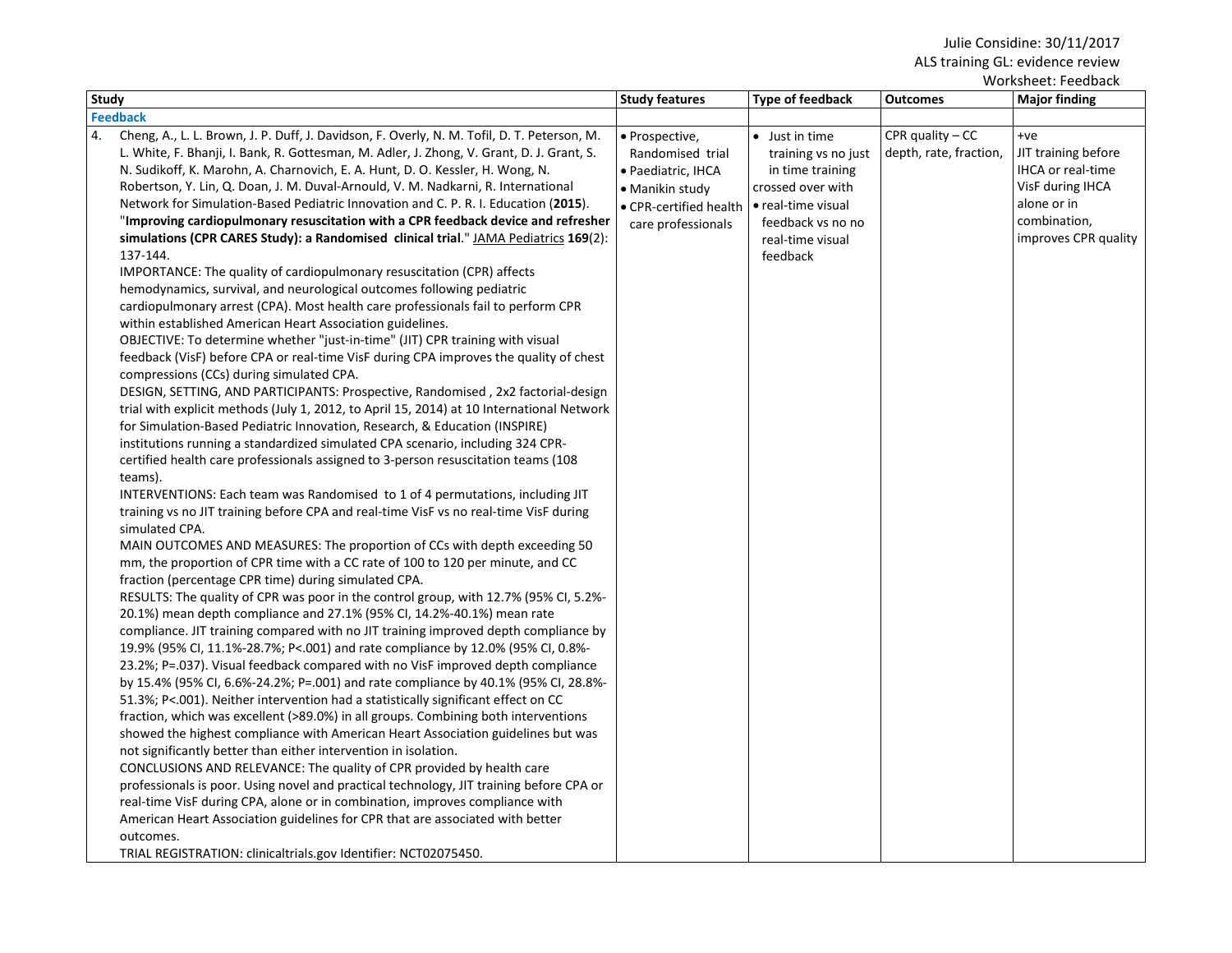| Study                                                                                                                                                                                                                                                                                                                                                                                                                                                                                                                                                                                                                                                                                                                                                                                                                                                                                                                                                                                                                                                                                                                                                                                                                                                                                                                                                                                                                                                                                                                                                                                                                                                                                                                                                                                                                                                                                                                                                                                                                                                                                                                                                                                                                                                                              | <b>Study features</b>                                                         | <b>Type of feedback</b>                                      | <b>Outcomes</b> | WUI NJIICCL. I CCUDALN<br><b>Major finding</b>                                                     |
|------------------------------------------------------------------------------------------------------------------------------------------------------------------------------------------------------------------------------------------------------------------------------------------------------------------------------------------------------------------------------------------------------------------------------------------------------------------------------------------------------------------------------------------------------------------------------------------------------------------------------------------------------------------------------------------------------------------------------------------------------------------------------------------------------------------------------------------------------------------------------------------------------------------------------------------------------------------------------------------------------------------------------------------------------------------------------------------------------------------------------------------------------------------------------------------------------------------------------------------------------------------------------------------------------------------------------------------------------------------------------------------------------------------------------------------------------------------------------------------------------------------------------------------------------------------------------------------------------------------------------------------------------------------------------------------------------------------------------------------------------------------------------------------------------------------------------------------------------------------------------------------------------------------------------------------------------------------------------------------------------------------------------------------------------------------------------------------------------------------------------------------------------------------------------------------------------------------------------------------------------------------------------------|-------------------------------------------------------------------------------|--------------------------------------------------------------|-----------------|----------------------------------------------------------------------------------------------------|
| <b>Feedback</b>                                                                                                                                                                                                                                                                                                                                                                                                                                                                                                                                                                                                                                                                                                                                                                                                                                                                                                                                                                                                                                                                                                                                                                                                                                                                                                                                                                                                                                                                                                                                                                                                                                                                                                                                                                                                                                                                                                                                                                                                                                                                                                                                                                                                                                                                    |                                                                               |                                                              |                 |                                                                                                    |
| 5.<br>Diez, N., M. C. Rodriguez-Diez, D. Nagore, S. Fernandez, M. Ferrer and J. J. Beunza<br>(2013). "A Randomised trial of cardiopulmonary resuscitation training for medical<br>students: voice advisory mannequin compared to guidance provided by an<br>instructor." Simulation in Healthcare: The Journal of The Society for Medical<br>Simulation 8(4): 234-241.<br><b>INTRODUCTION: Current European Resuscitation Guidelines 2010 recommend the use</b><br>of prompt/feedback devices when training for cardiopulmonary resuscitation (CPR).<br>We aimed to assess the quality of CPR training among second-year medical students<br>with a voice advisory mannequin (VAM) compared to guidance provided by an<br>instructor.<br>METHODS: Forty-three students received a theoretical reminder about CPR followed<br>by a 2-minute pretest on CPR (compressions/ventilations cycle) with Resusci Anne<br>SkillReporter (Laerdal Medical). They were then Randomised into a control group ( $n =$<br>22), trained by an instructor for 4 minutes per student, and an intervention group ( $n =$<br>21) trained individually with VAM CPR mannequin for 4 minutes. After training, the<br>students performed a 2-minute posttest, with the same method as the pretest.<br>RESULTS: Participants in the intervention group (VAM) performed more correct hand<br>position (73% vs. 37%; P = 0.014) and tended to display better compression rate (124<br>min vs. 135 min; $P = 0.089$ ). In a stratified analyses by sex we found that only among<br>women trained with VAM was there a significant improvement in compression depth<br>before and after training (36 mm vs. 46 mm, $P = 0.018$ ) and in the percentage of<br>insufficient compressions before and after training (56% vs. 15%; P = 0.021).<br>CONCLUSIONS: In comparison to the traditional training method involving an<br>instructor, training medical students in CPR with VAM improves the quality of chest<br>compressions in hand position and in compression rate applied to mannequins. Only<br>among women was VAM shown to be superior in compression depth training. This<br>technology reduces costs in 14% in our setup and might potentially release<br>instructors' time for other activities. | • Observational<br>$\bullet$ Adult<br>$\bullet$ Manikin<br>• Medical students | • voice advisory<br>mannequin (VAM)<br>• instructor guidance | CPR quality     | $+ve$<br>VAM improved CC<br>hand position and<br>rate<br>VAM improved CC<br>depth on women<br>only |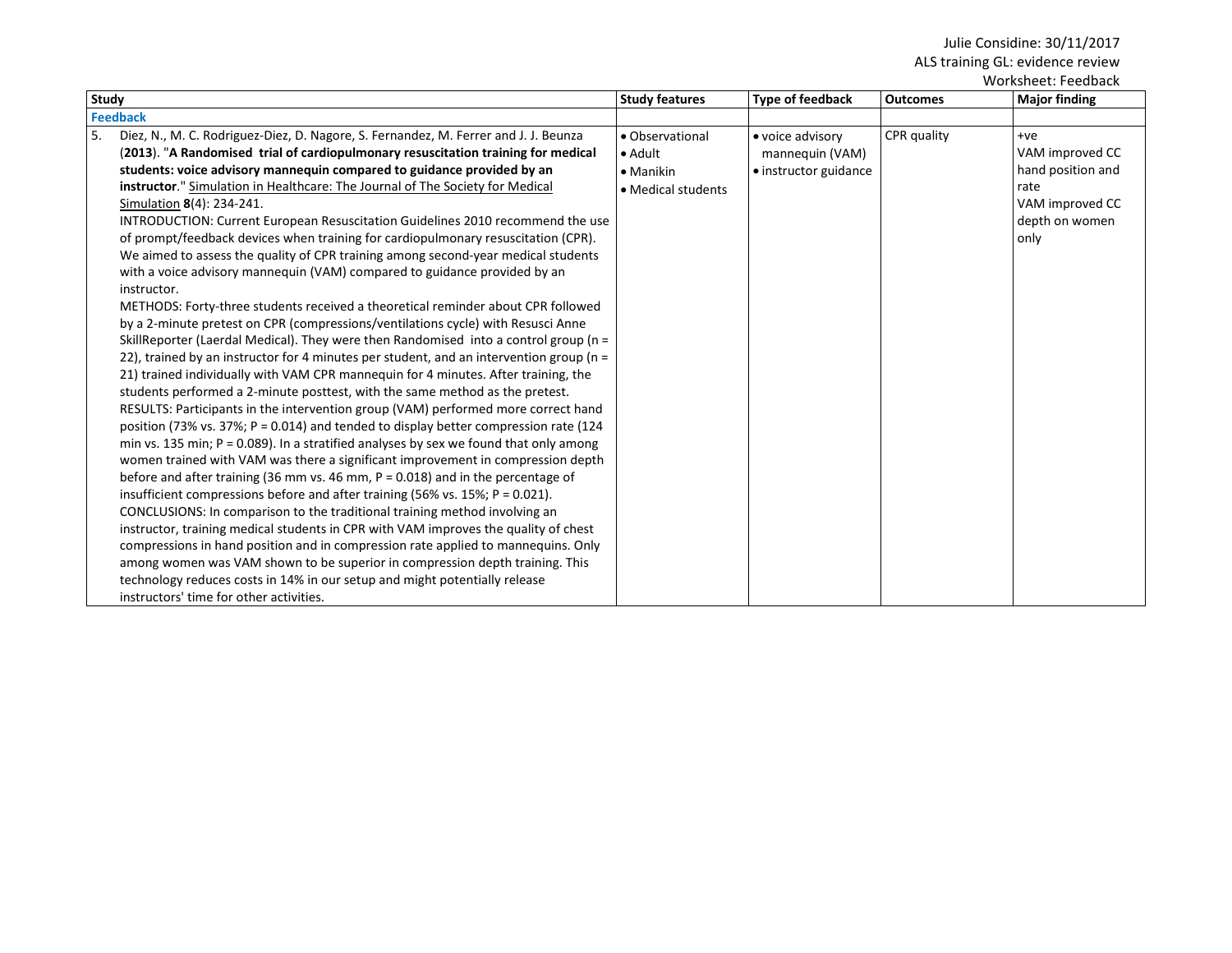| <b>Type of feedback</b><br><b>Outcomes</b> |                     |                                                                                                                                                                                                   |
|--------------------------------------------|---------------------|---------------------------------------------------------------------------------------------------------------------------------------------------------------------------------------------------|
|                                            |                     | <b>Major finding</b>                                                                                                                                                                              |
|                                            |                     |                                                                                                                                                                                                   |
| CPR quality<br>audiovisual<br>feedback     | $\bullet$ real-time | + ve<br>Debriefing or real-<br>time audiovisual<br>feedback alone<br>improved<br>cardiopulmonary<br>resuscitation quality,<br>but the combination<br>led to marked<br>performance<br>improvements |
|                                            |                     |                                                                                                                                                                                                   |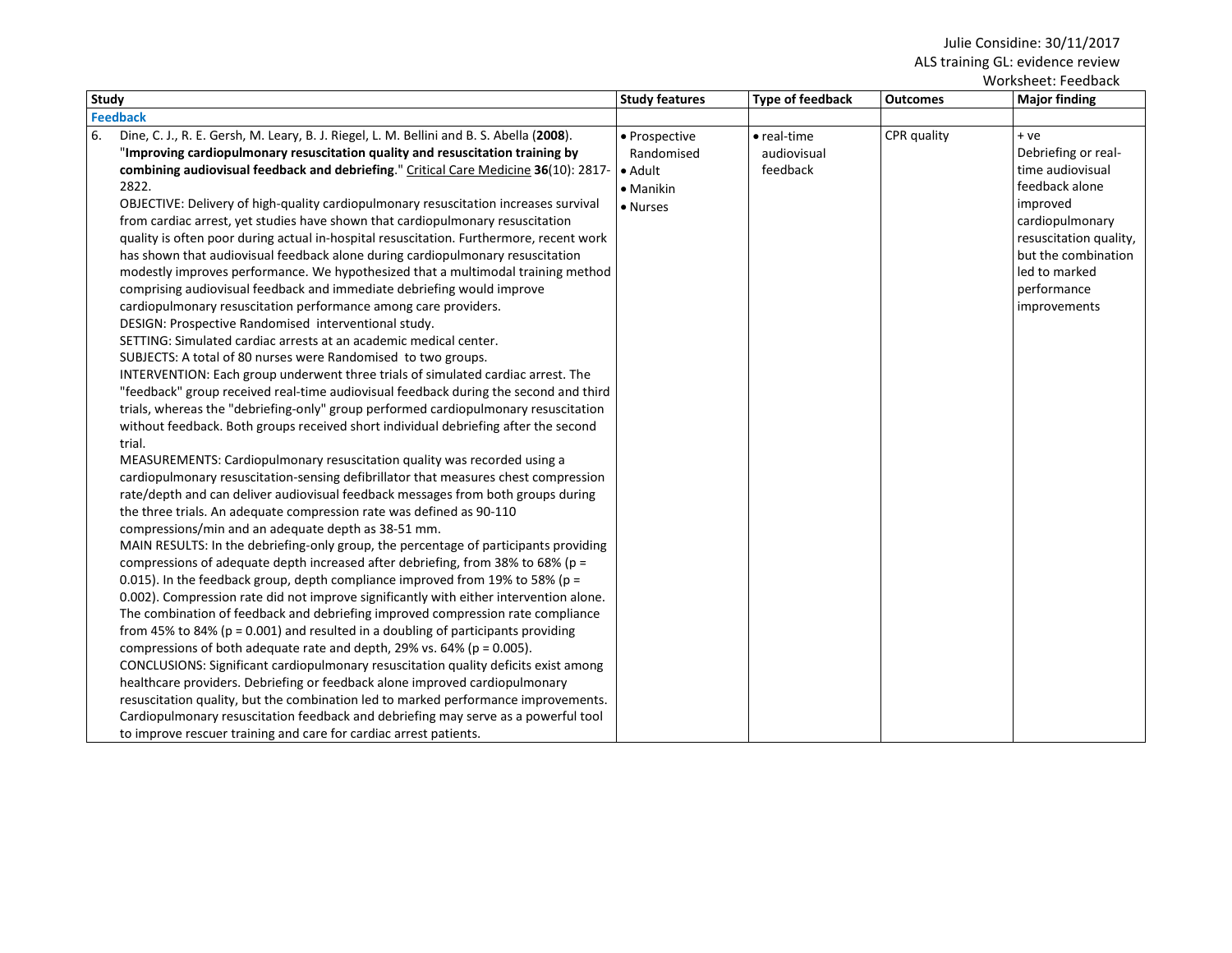| Worksheet: Feedback                                                                                                                                                                                                                                                                                                                                                                                                                                                                                                                                                                                                                                                                                                                                                                                                                                                                                                                                                                                                                                                                                                                                                                                                                                                                                                                                                                                                                                                                                                                                                                                                                                                                                                                                                                                                                                                                                                                                                                                                                                                                                                                                                                                                                                                                                                                                                                                                                                                                    |                                                                                                                  |                                                |                                                                                                 |                                                                                                                                                                                                                                                                          |
|----------------------------------------------------------------------------------------------------------------------------------------------------------------------------------------------------------------------------------------------------------------------------------------------------------------------------------------------------------------------------------------------------------------------------------------------------------------------------------------------------------------------------------------------------------------------------------------------------------------------------------------------------------------------------------------------------------------------------------------------------------------------------------------------------------------------------------------------------------------------------------------------------------------------------------------------------------------------------------------------------------------------------------------------------------------------------------------------------------------------------------------------------------------------------------------------------------------------------------------------------------------------------------------------------------------------------------------------------------------------------------------------------------------------------------------------------------------------------------------------------------------------------------------------------------------------------------------------------------------------------------------------------------------------------------------------------------------------------------------------------------------------------------------------------------------------------------------------------------------------------------------------------------------------------------------------------------------------------------------------------------------------------------------------------------------------------------------------------------------------------------------------------------------------------------------------------------------------------------------------------------------------------------------------------------------------------------------------------------------------------------------------------------------------------------------------------------------------------------------|------------------------------------------------------------------------------------------------------------------|------------------------------------------------|-------------------------------------------------------------------------------------------------|--------------------------------------------------------------------------------------------------------------------------------------------------------------------------------------------------------------------------------------------------------------------------|
| <b>Study</b>                                                                                                                                                                                                                                                                                                                                                                                                                                                                                                                                                                                                                                                                                                                                                                                                                                                                                                                                                                                                                                                                                                                                                                                                                                                                                                                                                                                                                                                                                                                                                                                                                                                                                                                                                                                                                                                                                                                                                                                                                                                                                                                                                                                                                                                                                                                                                                                                                                                                           | <b>Study features</b>                                                                                            | Type of feedback                               | <b>Outcomes</b>                                                                                 | <b>Major finding</b>                                                                                                                                                                                                                                                     |
| <b>Feedback</b>                                                                                                                                                                                                                                                                                                                                                                                                                                                                                                                                                                                                                                                                                                                                                                                                                                                                                                                                                                                                                                                                                                                                                                                                                                                                                                                                                                                                                                                                                                                                                                                                                                                                                                                                                                                                                                                                                                                                                                                                                                                                                                                                                                                                                                                                                                                                                                                                                                                                        |                                                                                                                  |                                                |                                                                                                 |                                                                                                                                                                                                                                                                          |
| 7 <sub>1</sub><br>Hunt, E. A., J. M. Duval-Arnould, K. L. Nelson-McMillan, J. H. Bradshaw, M. Diener-<br>West, J. S. Perretta and N. A. Shilkofski (2014). "Pediatric resident resuscitation skills<br>improve after "rapid cycle deliberate practice" training." Resuscitation 85(7): 945-<br>951.<br>INTRODUCTION: Previous studies reveal pediatric resident resuscitation skills are<br>inadequate, with little improvement during residency. The Accreditation Council for<br>Graduate Medical Education highlights the need for documenting incremental<br>acquisition of skills, i.e., "Milestones". We developed a simulation-based teaching<br>approach "Rapid Cycle Deliberate Practice" (RCDP) focused on rapid acquisition of<br>procedural and teamwork skills (i.e., "first-five minutes" (FFM) resuscitation skills).<br>This novel method utilizes direct feedback and prioritizes opportunities for learners to<br>"try again" over lengthy debriefing.<br>PARTICIPANTS: Pediatric residents from an academic medical center.<br>METHODS: Prospective pre-post interventional study of residents managing a<br>simulated cardiopulmonary arrest. Main outcome measures include: (1) interval<br>between onset of pulseless ventricular tachycardia to initiation of compressions and<br>(2) defibrillation.<br>RESULTS: Seventy pediatric residents participated in the pre-intervention and fifty-one<br>in the post-intervention period. Baseline characteristics were similar. The RCDP-FFM<br>intervention was associated with a decrease in: no-flow fraction: [pre: 74% (5-100%)<br>vs. post: 34% (26-53%); p<0.001)], no-blow fraction: [pre: 39% (22-64%) median (IQR)<br>vs. post: 30% (22-41%); p=0.01], and pre-shock pause: [pre: 84 s (26-162) vs. post: 8s<br>(4-18); p<0.001]. Survival analysis revealed RCDP-FFM was associated with starting<br>compressions within 1 min of loss of pulse: [Adjusted Hazard Ratio (HR): 3.8 (95% CI:<br>2.0-7.2)] and defibrillating within 2 min: [HR: 1.7 (95% CI: 1.03-2.65)]. Third year<br>residents were significantly more likely than first years to defibrillate within 2 min:<br>[HR: 2.8 (95% CI: 1.5-5.1)].<br>CONCLUSIONS: Implementation of the RCDP-FFM was associated with improvement<br>in performance of key measures of quality life support and progressive acquisition of<br>resuscitation skills during pediatric residency.<br>Copyright © 2014 Elsevier Ireland Ltd. All rights reserved. | • Observational<br>• Prospective pre-<br>post test<br>• Paediatric<br>$\bullet$ Manikin<br>· Pediatric residents | • Rapid Cycle<br>Deliberate Practice<br>(RCDP) | CPR quality<br>Time to first CC in<br>pulseless VT<br>Time to defibrillation<br>in pulseless VT | $+ve$<br>RCDP-FFM<br>intervention<br>$\bullet$ 40% $\downarrow$ no-flow<br>fraction<br>$\bullet$ 9% $\downarrow$ no-blow<br>fraction<br>• 76sec $\downarrow$ pre-shock<br>pause<br>• $\uparrow$ compressions < 1<br>min<br>$\bullet$ $\uparrow$ defibrillation <2<br>min |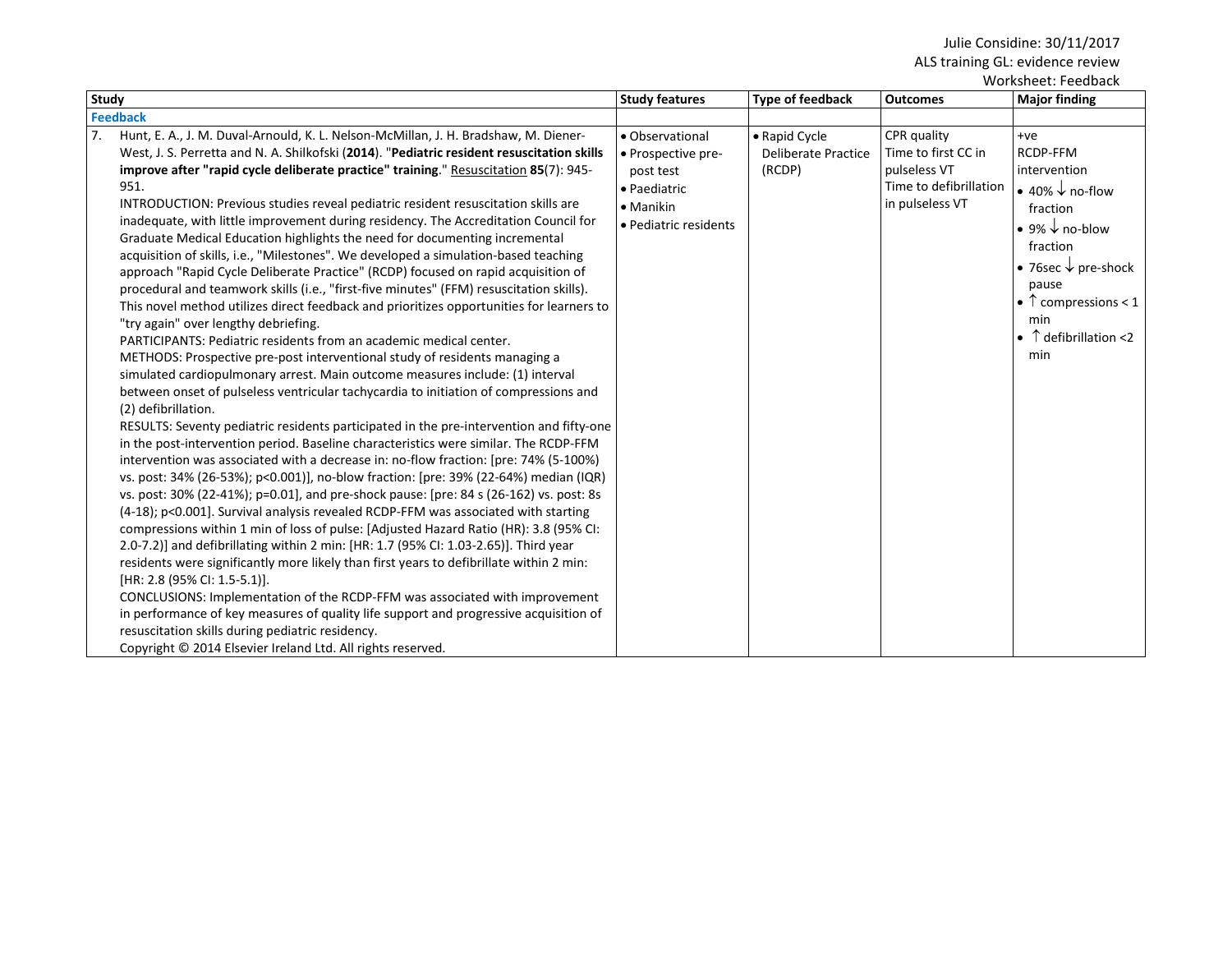|                                                                                                                                                                                                                                                                                                                                                                                                                                                                                                                                                                                                                                                                                                                                                                                                                                                                                                                                                                                                                                                                                                                                                                                                                                                                                                                                                                                                                                                                                                                                                                                                                                                                                                                                                                                                                                                                                                                                                                                                          |                                                                            |                                                                               |                                                                                                    | Worksheet: Feedback                                                                                                                                                                              |
|----------------------------------------------------------------------------------------------------------------------------------------------------------------------------------------------------------------------------------------------------------------------------------------------------------------------------------------------------------------------------------------------------------------------------------------------------------------------------------------------------------------------------------------------------------------------------------------------------------------------------------------------------------------------------------------------------------------------------------------------------------------------------------------------------------------------------------------------------------------------------------------------------------------------------------------------------------------------------------------------------------------------------------------------------------------------------------------------------------------------------------------------------------------------------------------------------------------------------------------------------------------------------------------------------------------------------------------------------------------------------------------------------------------------------------------------------------------------------------------------------------------------------------------------------------------------------------------------------------------------------------------------------------------------------------------------------------------------------------------------------------------------------------------------------------------------------------------------------------------------------------------------------------------------------------------------------------------------------------------------------------|----------------------------------------------------------------------------|-------------------------------------------------------------------------------|----------------------------------------------------------------------------------------------------|--------------------------------------------------------------------------------------------------------------------------------------------------------------------------------------------------|
| Study                                                                                                                                                                                                                                                                                                                                                                                                                                                                                                                                                                                                                                                                                                                                                                                                                                                                                                                                                                                                                                                                                                                                                                                                                                                                                                                                                                                                                                                                                                                                                                                                                                                                                                                                                                                                                                                                                                                                                                                                    | <b>Study features</b>                                                      | <b>Type of feedback</b>                                                       | <b>Outcomes</b>                                                                                    | <b>Major finding</b>                                                                                                                                                                             |
| <b>Feedback</b>                                                                                                                                                                                                                                                                                                                                                                                                                                                                                                                                                                                                                                                                                                                                                                                                                                                                                                                                                                                                                                                                                                                                                                                                                                                                                                                                                                                                                                                                                                                                                                                                                                                                                                                                                                                                                                                                                                                                                                                          |                                                                            |                                                                               |                                                                                                    |                                                                                                                                                                                                  |
| 8.<br>Isbye, D. L., P. Hoiby, M. B. Rasmussen, J. Sommer, F. K. Lippert, C. Ringsted and L. S.<br>Rasmussen (2008). "Voice advisory manikin versus instructor facilitated training in<br>cardiopulmonary resuscitation." Resuscitation 79(1): 73-81.<br>BACKGROUND: Training of healthcare staff in cardiopulmonary resuscitation (CPR) is<br>time-consuming and costly. It has been suggested to replace instructor facilitated (IF)<br>training with an automated voice advisory manikin (VAM), which increases skill level<br>by continuous verbal feedback during individual training.<br>AIMS: To compare a VAM (ResusciAnne CPR skills station, Laerdal Medical A/S,<br>Norway) with IF training in CPR using a bag-valve-mask (BVM) in terms of skills<br>retention after 3 months.<br>METHODS: Forty-three second year medical students were included and CPR<br>performance (ERC Guidelines for Resuscitation 2005) was assessed in a 2 min test<br>before randomisation to either IF training in groups of 8 or individual VAM training.<br>Immediately after training and after 3 months, CPR performance was assessed in<br>identical 2 min tests. Laerdal PC Skill Reporting System 2.0 was used to collect data. To<br>quantify CPR performance a scoring system based on the Cardiff test was used.<br>Groups were compared with a Mann Whitney rank sum test.<br>RESULTS: There was no statistically significant difference between the two groups<br>when considering change in overall CPR performance score from before training to 3<br>months after training (P=0.12). However, the IF group performed significantly better<br>than the VAM group in the total score, both immediately after (P=0.0008) and 3<br>months after training (P=0.02). This difference was primarily related to the BVM skills.<br>CONCLUSION: Skill retention in CPR using a bag-valve-mask was better after 3 months<br>when training with an instructor than with an automated voice advisory manikin. | • Randomised<br>$\bullet$ Adult<br>$\bullet$ Manikin<br>• Medical students | $\bullet$ instructor<br>facilitated (IF)<br>• voice advisory<br>manikin (VAM) | CPR performance<br>(Cardiff scoring)<br>bag-valve-mask<br>(BVM) skills retention<br>after 3 months | $+ve$<br>IF group better than<br>VAM group in CPR<br>quality total score,<br>immediately after &<br>3 months after<br>training<br>This difference was<br>primarily related to<br>the BVM skills. |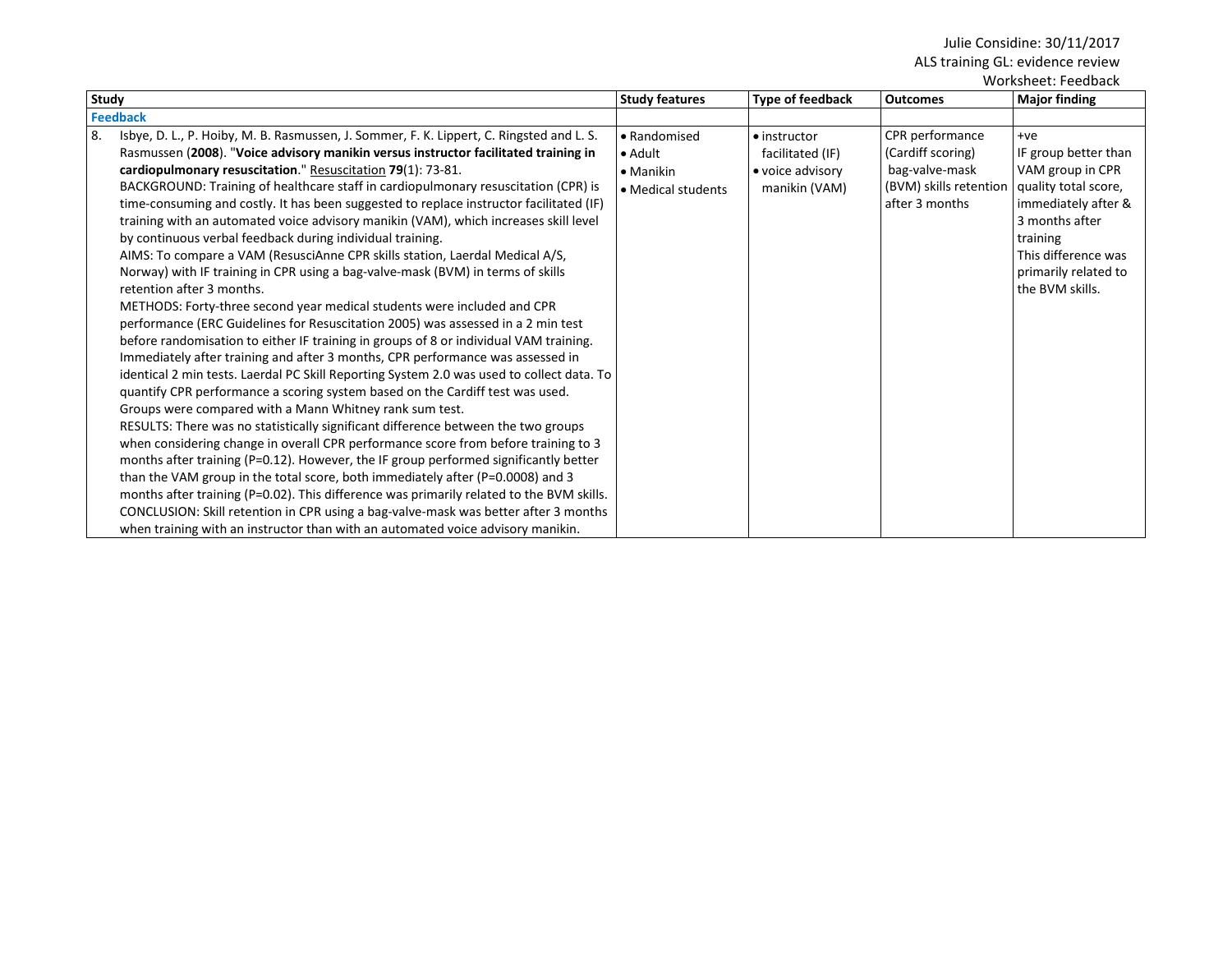| Worksheet: Feedback                                                                                                                                                                                                                                                                                                                                                                                                                                                                                                                                                                                                                                                                                                                                                                                                                                                                                                                                                                                                                                                                                                                                                                                                                                                                                                                                                                                                                                                                                                                                                                                                                                                                                                                                                                                                                                                                                                                                                                                                                                                                                                                               |                                                                                                |                                                            |                                                                            |                              |
|---------------------------------------------------------------------------------------------------------------------------------------------------------------------------------------------------------------------------------------------------------------------------------------------------------------------------------------------------------------------------------------------------------------------------------------------------------------------------------------------------------------------------------------------------------------------------------------------------------------------------------------------------------------------------------------------------------------------------------------------------------------------------------------------------------------------------------------------------------------------------------------------------------------------------------------------------------------------------------------------------------------------------------------------------------------------------------------------------------------------------------------------------------------------------------------------------------------------------------------------------------------------------------------------------------------------------------------------------------------------------------------------------------------------------------------------------------------------------------------------------------------------------------------------------------------------------------------------------------------------------------------------------------------------------------------------------------------------------------------------------------------------------------------------------------------------------------------------------------------------------------------------------------------------------------------------------------------------------------------------------------------------------------------------------------------------------------------------------------------------------------------------------|------------------------------------------------------------------------------------------------|------------------------------------------------------------|----------------------------------------------------------------------------|------------------------------|
| <b>Study</b>                                                                                                                                                                                                                                                                                                                                                                                                                                                                                                                                                                                                                                                                                                                                                                                                                                                                                                                                                                                                                                                                                                                                                                                                                                                                                                                                                                                                                                                                                                                                                                                                                                                                                                                                                                                                                                                                                                                                                                                                                                                                                                                                      | <b>Study features</b>                                                                          | Type of feedback                                           | <b>Outcomes</b>                                                            | <b>Major finding</b>         |
| <b>Feedback</b>                                                                                                                                                                                                                                                                                                                                                                                                                                                                                                                                                                                                                                                                                                                                                                                                                                                                                                                                                                                                                                                                                                                                                                                                                                                                                                                                                                                                                                                                                                                                                                                                                                                                                                                                                                                                                                                                                                                                                                                                                                                                                                                                   |                                                                                                |                                                            |                                                                            |                              |
| 9.<br>Min, M. K., S. R. Yeom, J. H. Ryu, Y. I. Kim, M. R. Park, S. K. Han, S. H. Lee, S. W. Park<br>and S. C. Park (2016). "Comparison between an instructor-led course and training<br>using a voice advisory manikin in initial cardiopulmonary resuscitation skill<br>acquisition." Clinical & Experimental Emergency Medicine 3(3): 158-164.<br>OBJECTIVE: We compared training using a voice advisory manikin (VAM) with an<br>instructor-led (IL) course in terms of acquisition of initial cardiopulmonary<br>resuscitation (CPR) skills, as defined by the 2010 resuscitation guidelines.<br>METHODS: This study was a Randomised, controlled, blinded, parallel-group trial. We<br>recruited 82 first-year emergency medical technician students and distributed them<br>randomly into two groups: the IL group ( $n=41$ ) and the VAM group ( $n=37$ ). In the IL-<br>group, participants were trained in "single-rescuer, adult CPR" according to the<br>American Heart Association's Basic Life Support course for healthcare providers. In the<br>VAM group, all subjects received a 20-minute lesson about CPR. After the lesson, each<br>student trained individually with the VAM for 1 hour, receiving real-time feedback.<br>After the training, all subjects were evaluated as they performed basic CPR (30)<br>compressions, 2 ventilations) for 4 minutes.<br>RESULTS: The proportion of participants with a mean compression depth >=50 mm<br>was 34.1% in the IL group and 27.0% in the VAM group, and the proportion with a<br>mean compression depth >=40 mm had increased significantly in both groups<br>compared with >=50 mm (IL group, 82.9%; VAM group, 86.5%). However, no<br>significant differences were detected between the groups in this regard. The<br>proportion of ventilations of the appropriate volume was relatively low in both groups<br>(IL group, 26.4%; VAM group, 12.5%; P=0.396).<br>CONCLUSION: Both methods, the IL training using a practice-while-watching video and<br>the VAM training, facilitated initial CPR skill acquisition, especially in terms of correct<br>chest compression. | • Randomised.<br>controlled, blinded<br>$\bullet$ Adult<br>$\bullet$ Manikin<br>• EMT students | • voice advisory<br>manikin (VAM)<br>• instructor-led (IL) | Acquisition of initial<br>cardiopulmonary<br>resuscitation (CPR)<br>skills | No significant<br>difference |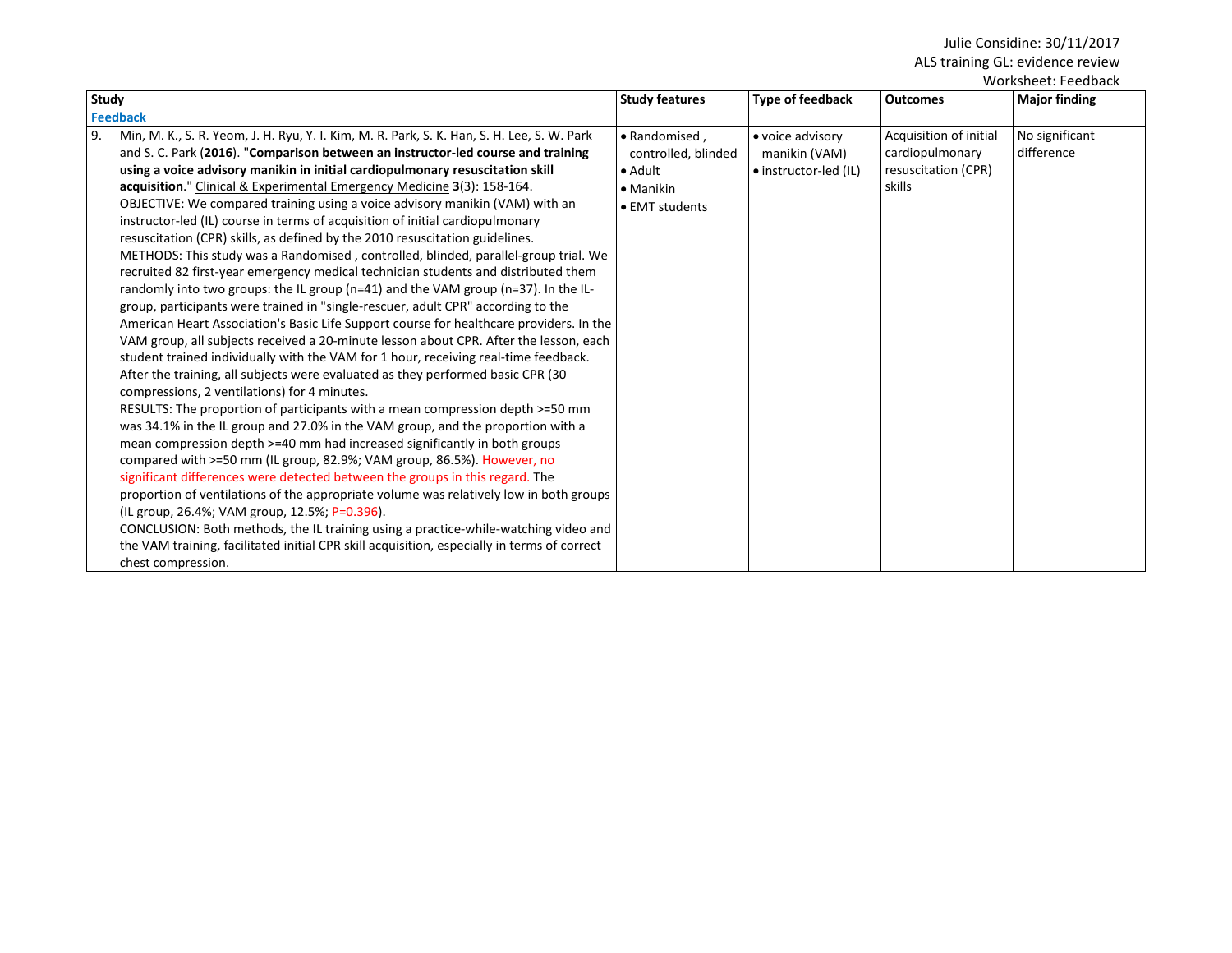| <b>Study</b>                                                                                                                                                                                                                                                                                                                                                                                                                                                                                                                                                                                                                                                                                                                                                                                                                                                                                                                                                                                                                                                                                                                                                                                                                                                                                                                                                                                                                                                                                                                                                                                                                                                                                                                                                                                                                                                                                                                                                                                                                                                                                                                                               | <b>Study features</b>                                                                                 | <b>Type of feedback</b>                                            | <b>Outcomes</b>  | <b>Major finding</b>                                                                                            |
|------------------------------------------------------------------------------------------------------------------------------------------------------------------------------------------------------------------------------------------------------------------------------------------------------------------------------------------------------------------------------------------------------------------------------------------------------------------------------------------------------------------------------------------------------------------------------------------------------------------------------------------------------------------------------------------------------------------------------------------------------------------------------------------------------------------------------------------------------------------------------------------------------------------------------------------------------------------------------------------------------------------------------------------------------------------------------------------------------------------------------------------------------------------------------------------------------------------------------------------------------------------------------------------------------------------------------------------------------------------------------------------------------------------------------------------------------------------------------------------------------------------------------------------------------------------------------------------------------------------------------------------------------------------------------------------------------------------------------------------------------------------------------------------------------------------------------------------------------------------------------------------------------------------------------------------------------------------------------------------------------------------------------------------------------------------------------------------------------------------------------------------------------------|-------------------------------------------------------------------------------------------------------|--------------------------------------------------------------------|------------------|-----------------------------------------------------------------------------------------------------------------|
| <b>Feedback</b>                                                                                                                                                                                                                                                                                                                                                                                                                                                                                                                                                                                                                                                                                                                                                                                                                                                                                                                                                                                                                                                                                                                                                                                                                                                                                                                                                                                                                                                                                                                                                                                                                                                                                                                                                                                                                                                                                                                                                                                                                                                                                                                                            |                                                                                                       |                                                                    |                  |                                                                                                                 |
| Rieke, H., M. Rieke, S. K. Gado, P. J. Nietert, L. C. Field, C. A. Clark, C. M. Furse and M.<br>10.<br>D. McEvoy (2013). "Virtual arterial blood pressure feedback improves chest<br>compression quality during simulated resuscitation." Resuscitation 84(11): 1585-<br>1590.<br>INTRODUCTION: Quality chest compressions (CC) are the most important factor in<br>successful cardiopulmonary resuscitation. Adjustment of CC based upon an invasive<br>arterial blood pressure (ABP) display would be theoretically beneficial. Additionally,<br>having one compressor present for longer than a 2-min cycle with an ABP display may<br>allow for a learning process to further maximize CC. Accordingly, we tested the<br>hypothesis that CC can be improved with a real-time display of invasively measured<br>blood pressure and with an unchanged, physically fit compressor.<br>METHODS: A manikin was attached to an ABP display derived from a hemodynamic<br>model responding to parameters of CC rate, depth, and compression-decompression<br>ratio. The area under the blood pressure curve over time (AUC) was used for data<br>analysis. Each participant (N=20) performed 4 CPR sessions: (1) No ABP display,<br>exchange of compressor every 2 min; (2) ABP display, exchange of compressor every 2<br>min; (3) no ABP display, no exchange of the compressor; (4) ABP display, no exchange<br>of the compressor. Data were analyzed by ANOVA. Significance was set at a p-<br>value<0.05.<br>RESULTS: The average AUC for cycles without ABP display was 5201 mm Hgs (95%)<br>confidence interval (CI) of 4804-5597 mm Hgs), and for cycles with ABP display 6110<br>mm Hgs (95% CI of 5715-6507 mm Hgs) ( $p<0.0001$ ). The average AUC increase with<br>ABP display for each participant was 20.2+/-17.4% 95 CI (p<0.0001).<br>CONCLUSIONS: Our study confirms the hypothesis that a real-time display of<br>simulated ABP during CPR that responds to participant performance improves<br>achieved and sustained ABP. However, without any real-time visual feedback, even fit<br>compressors demonstrated degradation of CC quality. | · Observational study<br>• Adult<br>$\bullet$ Manikin<br>• Participants<br>characteristics<br>unknown | • real-time display of<br>invasively<br>measured blood<br>pressure | CPR quality - CC | Average AUC<br>increase with ABP<br>display for each<br>participant was<br>20.2+/-17.4% 95 CI<br>$(p<0.0001)$ . |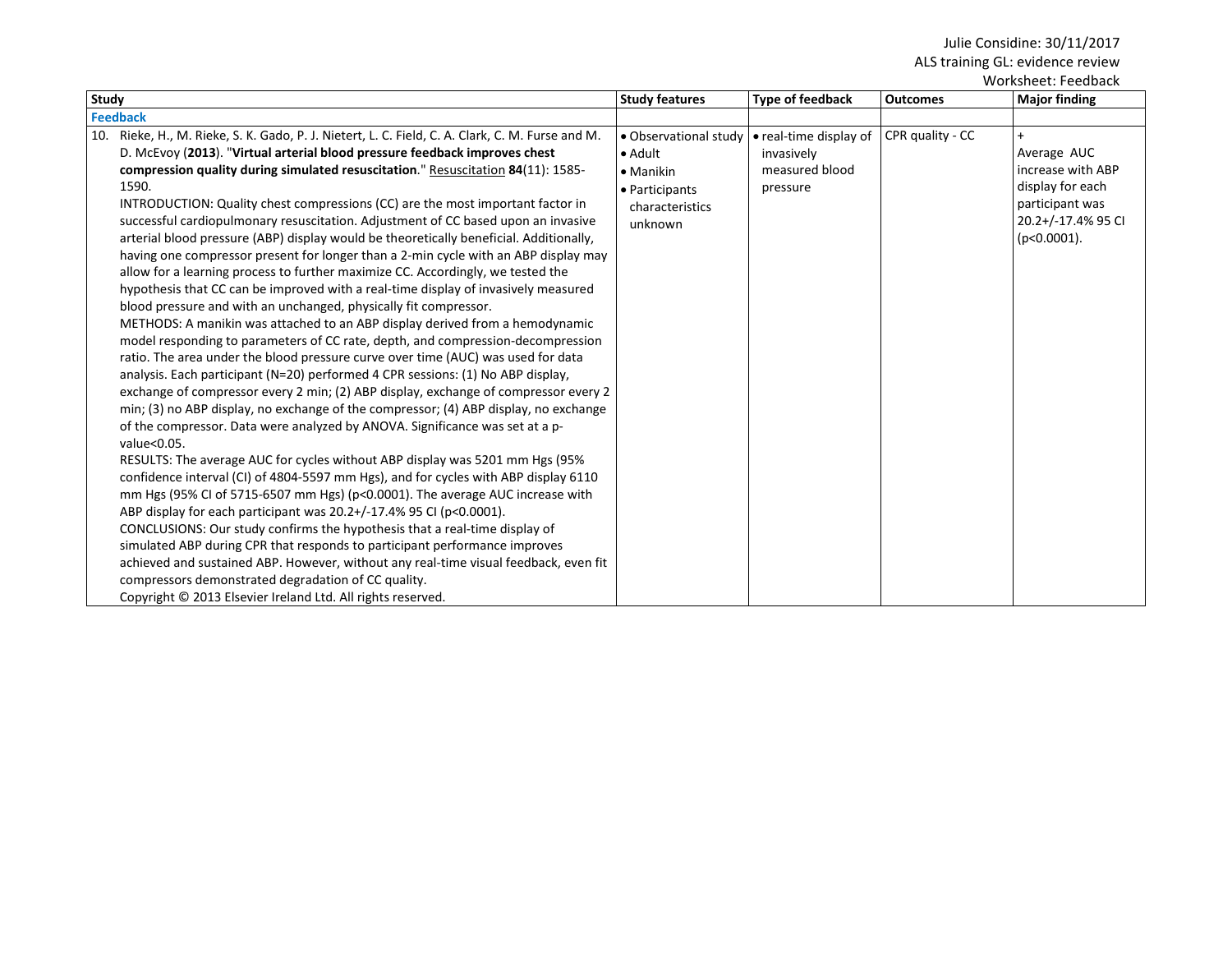| Worksheet: Feedback                                                                                                                                                                                                                                                                                                                                                                                                                                                                                                                                                                                                                                                                                                                                                                                                                                                                                                                                                                                                                                                                                                                                                                                                                                                                                                                                                                                                                                                                                                                                                                                                                                                                                                                                                                                                                                                                                                                                                                                                                                                                                                                                                                                                                            |                                                                                                                       |                                        |                               |                                        |  |
|------------------------------------------------------------------------------------------------------------------------------------------------------------------------------------------------------------------------------------------------------------------------------------------------------------------------------------------------------------------------------------------------------------------------------------------------------------------------------------------------------------------------------------------------------------------------------------------------------------------------------------------------------------------------------------------------------------------------------------------------------------------------------------------------------------------------------------------------------------------------------------------------------------------------------------------------------------------------------------------------------------------------------------------------------------------------------------------------------------------------------------------------------------------------------------------------------------------------------------------------------------------------------------------------------------------------------------------------------------------------------------------------------------------------------------------------------------------------------------------------------------------------------------------------------------------------------------------------------------------------------------------------------------------------------------------------------------------------------------------------------------------------------------------------------------------------------------------------------------------------------------------------------------------------------------------------------------------------------------------------------------------------------------------------------------------------------------------------------------------------------------------------------------------------------------------------------------------------------------------------|-----------------------------------------------------------------------------------------------------------------------|----------------------------------------|-------------------------------|----------------------------------------|--|
| Study                                                                                                                                                                                                                                                                                                                                                                                                                                                                                                                                                                                                                                                                                                                                                                                                                                                                                                                                                                                                                                                                                                                                                                                                                                                                                                                                                                                                                                                                                                                                                                                                                                                                                                                                                                                                                                                                                                                                                                                                                                                                                                                                                                                                                                          | <b>Study features</b>                                                                                                 | <b>Type of feedback</b>                | <b>Outcomes</b>               | <b>Major finding</b>                   |  |
| <b>Feedback</b>                                                                                                                                                                                                                                                                                                                                                                                                                                                                                                                                                                                                                                                                                                                                                                                                                                                                                                                                                                                                                                                                                                                                                                                                                                                                                                                                                                                                                                                                                                                                                                                                                                                                                                                                                                                                                                                                                                                                                                                                                                                                                                                                                                                                                                |                                                                                                                       |                                        |                               |                                        |  |
| Semeraro, F., A. Frisoli, C. Loconsole, F. Banno, G. Tammaro, G. Imbriaco, L. Marchetti<br>11.<br>and E. L. Cerchiari (2013). "Motion detection technology as a tool for<br>cardiopulmonary resuscitation (CPR) quality training: a randomised crossover<br>mannequin pilot study." Resuscitation 84(4): 501-507.<br>INTRODUCTION: Outcome after cardiac arrest is dependent on the quality of chest<br>compressions (CC). A great number of devices have been developed to provide<br>guidance during CPR. The present study evaluates a new CPR feedback system (Mini-<br>VREM: Mini-Virtual Reality Enhanced Mannequin) designed to improve CC during<br>training.<br>METHODS: Mini-VREM system consists of a Kinect() (Microsoft, Redmond, WA, USA)<br>motion sensing device and specifically developed software to provide audio-visual<br>feedback. Mini-VREM was connected to a commercially available mannequin (Laerdal<br>Medical, Stavanger, Norway). Eighty trainees (healthcare professionals and lay<br>people) volunteered in this randomised crossover pilot study. All subjects performed a<br>2 min CC trial, 1h pause and a second 2 min CC trial. The first group (FB/NFB, n=40)<br>performed CC with Mini-VREM feedback (FB) followed by CC without feedback (NFB).<br>The second group (NFB/FB, n=40) performed vice versa. Primary endpoints: adequate<br>compression (compression rate between 100 and 120 min(-1) and compression depth<br>between 50 and 60mm); compressions rate within 100-120 min(-1); compressions<br>depth within 50-60mm.<br>RESULTS: When compared to the performance without feedback, with Mini-VREM<br>feedback compressions were more adequate (FB 35.78% vs. NFB 7.27%, p<0.001) and<br>more compressions achieved target rate (FB 72.04% vs. 31.42%, p<0.001) and target<br>depth (FB 47.34% vs. 24.87%, p=0.002). The participants perceived the system to be<br>easy to use with effective feedback.<br>CONCLUSIONS: The Mini-VREM system was able to improve significantly the CC<br>performance by healthcare professionals and by lay people in a simulated CA<br>scenario, in terms of compression rate and depth.<br>Copyright © 2012 Elsevier Ireland Ltd. All rights reserved. | • Randomised<br>crossover<br>• Adult<br>$\bullet$ Manikin<br>· Healthcare<br>professionals & lay<br>people volunteers | • Mini-VREM= audio-<br>visual feedback | CPR quality<br>CC rate, depth | Feedback improved<br>CC rate and depth |  |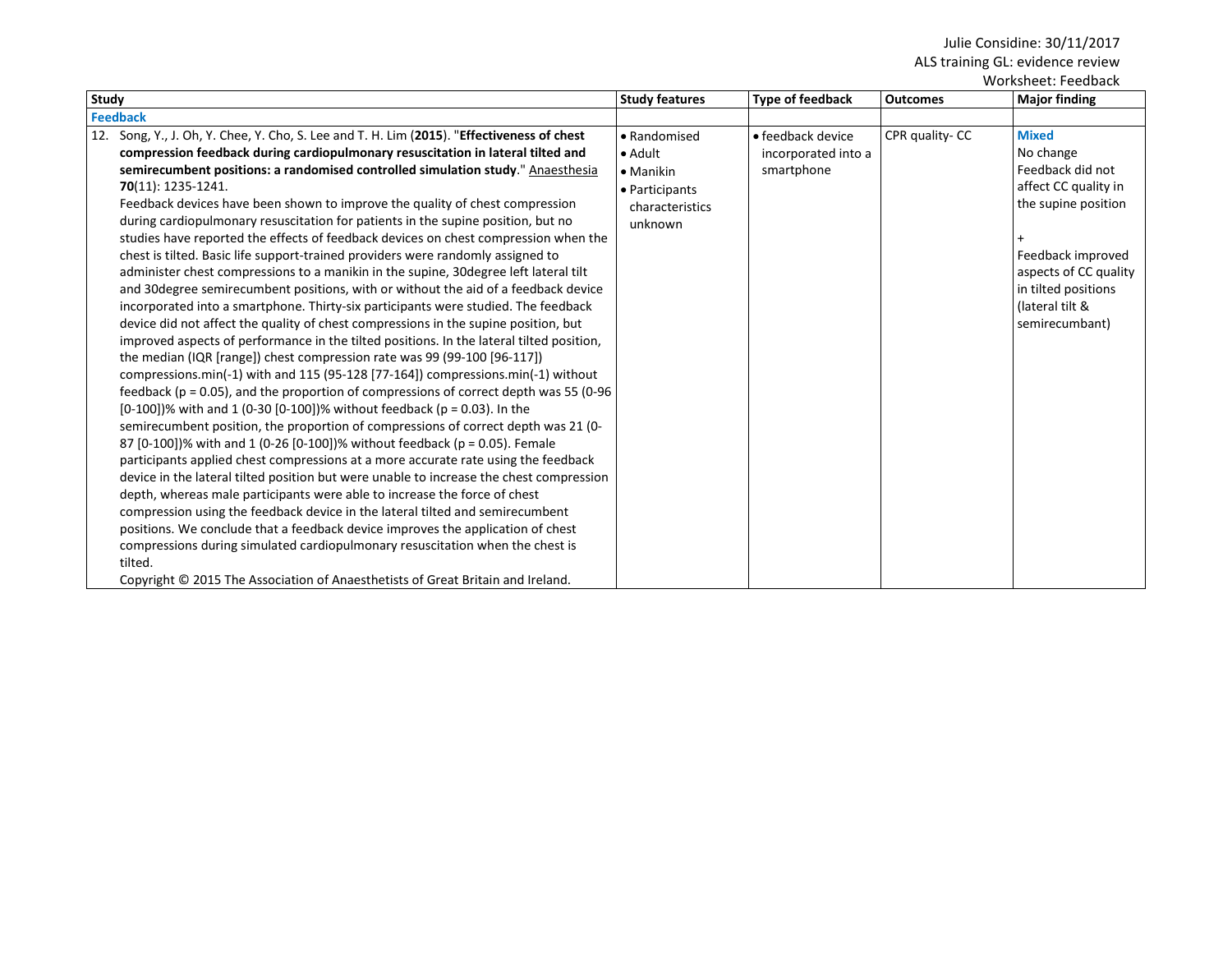| <b>Study</b> |                                                                                                | <b>Study features</b> | Type of feedback      | <b>Outcomes</b>        | VVUI NJITEELI TEEUDULN<br><b>Major finding</b> |  |  |
|--------------|------------------------------------------------------------------------------------------------|-----------------------|-----------------------|------------------------|------------------------------------------------|--|--|
|              | <b>Feedback</b>                                                                                |                       |                       |                        |                                                |  |  |
|              | 13. Sutton, R. M., D. Niles, P. A. Meaney, R. Aplenc, B. French, B. S. Abella, E. L. Lengetti, | · Prospective,        | • instructor-only     | CPR quality – CC rate, | $\ddot{}$                                      |  |  |
|              | R. A. Berg, M. A. Helfaer and V. Nadkarni (2011). ""Booster" training: evaluation of           | Randomised trial      | training              | depth                  | CPR quality improved                           |  |  |
|              | instructor-led bedside cardiopulmonary resuscitation skill training and automated              | · Paediatric          | • automated           |                        | irrespective of                                |  |  |
|              | corrective feedback to improve cardiopulmonary resuscitation compliance of                     | • Manikin             | defibrillator         |                        | training content                               |  |  |
|              | Pediatric Basic Life Support providers during simulated cardiac arrest." Pediatric             | • Certified hospital- | feedback only         |                        | (instructor vs.                                |  |  |
|              | Critical Care Medicine 12(3): e116-121.                                                        | based BLS providers   | • instructor training |                        | automated feedback)                            |  |  |
|              | OBJECTIVE: To investigate the effectiveness of brief bedside "booster"                         |                       | combined with         |                        |                                                |  |  |
|              | cardiopulmonary resuscitation (CPR) training to improve CPR guideline compliance of            |                       | automated             |                        |                                                |  |  |
|              | hospital-based pediatric providers.                                                            |                       | feedback              |                        |                                                |  |  |
|              | DESIGN: Prospective, Randomised trial.                                                         |                       |                       |                        |                                                |  |  |
|              | SETTING: General pediatric wards at Children's Hospital of Philadelphia.                       |                       |                       |                        |                                                |  |  |
|              | SUBJECTS: Sixty-nine Basic Life Support-certified hospital-based providers.                    |                       |                       |                        |                                                |  |  |
|              | INTERVENTION: CPR recording/feedback defibrillators were used to evaluate CPR                  |                       |                       |                        |                                                |  |  |
|              | quality during simulated pediatric arrest. After a 60-sec pretraining CPR evaluation,          |                       |                       |                        |                                                |  |  |
|              | subjects were randomly assigned to one of three instructional/feedback methods to              |                       |                       |                        |                                                |  |  |
|              | be used during CPR booster training sessions. All sessions (training/CPR manikin               |                       |                       |                        |                                                |  |  |
|              | practice) were of equal duration (2 mins) and differed only in the method of                   |                       |                       |                        |                                                |  |  |
|              | corrective feedback given to participants during the session. The study arms were as           |                       |                       |                        |                                                |  |  |
|              | follows: 1) instructor-only training; 2) automated defibrillator feedback only; and 3)         |                       |                       |                        |                                                |  |  |
|              | instructor training combined with automated feedback.                                          |                       |                       |                        |                                                |  |  |
|              | MEASUREMENTS AND MAIN RESULTS: Before instruction, 57% of the care providers                   |                       |                       |                        |                                                |  |  |
|              | performed compressions within guideline rate recommendations (rate >90 min(-1)                 |                       |                       |                        |                                                |  |  |
|              | and <120 min(-1)); 71% met minimum depth targets (depth, >38 mm); and 36% met                  |                       |                       |                        |                                                |  |  |
|              | overall CPR compliance (rate and depth within targets). After instruction, guideline           |                       |                       |                        |                                                |  |  |
|              | compliance improved (instructor-only training: rate 52% to 87% [p.01], and overall             |                       |                       |                        |                                                |  |  |
|              | CPR compliance, 43% to 78% [ $p < .02$ ]; automated feedback only: rate, 70% to 96% [ $p$      |                       |                       |                        |                                                |  |  |
|              | = .02], depth, 61% to 100% [p < .01], and overall CPR compliance, 35% to 96% [p <              |                       |                       |                        |                                                |  |  |
|              | .01]; and instructor training combined with automated feedback: rate 48% to 100% [p            |                       |                       |                        |                                                |  |  |
|              | < .01], depth, 78% to 100% [p < .02], and overall CPR compliance, 30% to 100% [p <             |                       |                       |                        |                                                |  |  |
|              | $.01$ .                                                                                        |                       |                       |                        |                                                |  |  |
|              | CONCLUSIONS: Before booster CPR instruction, most certified Pediatric Basic Life               |                       |                       |                        |                                                |  |  |
|              | Support providers did not perform guideline-compliant CPR. After a brief bedside               |                       |                       |                        |                                                |  |  |
|              | training, CPR quality improved irrespective of training content (instructor vs.                |                       |                       |                        |                                                |  |  |
|              | automated feedback). Future studies should investigate bedside training to improve             |                       |                       |                        |                                                |  |  |
|              | CPR quality during actual pediatric cardiac arrests.                                           |                       |                       |                        |                                                |  |  |